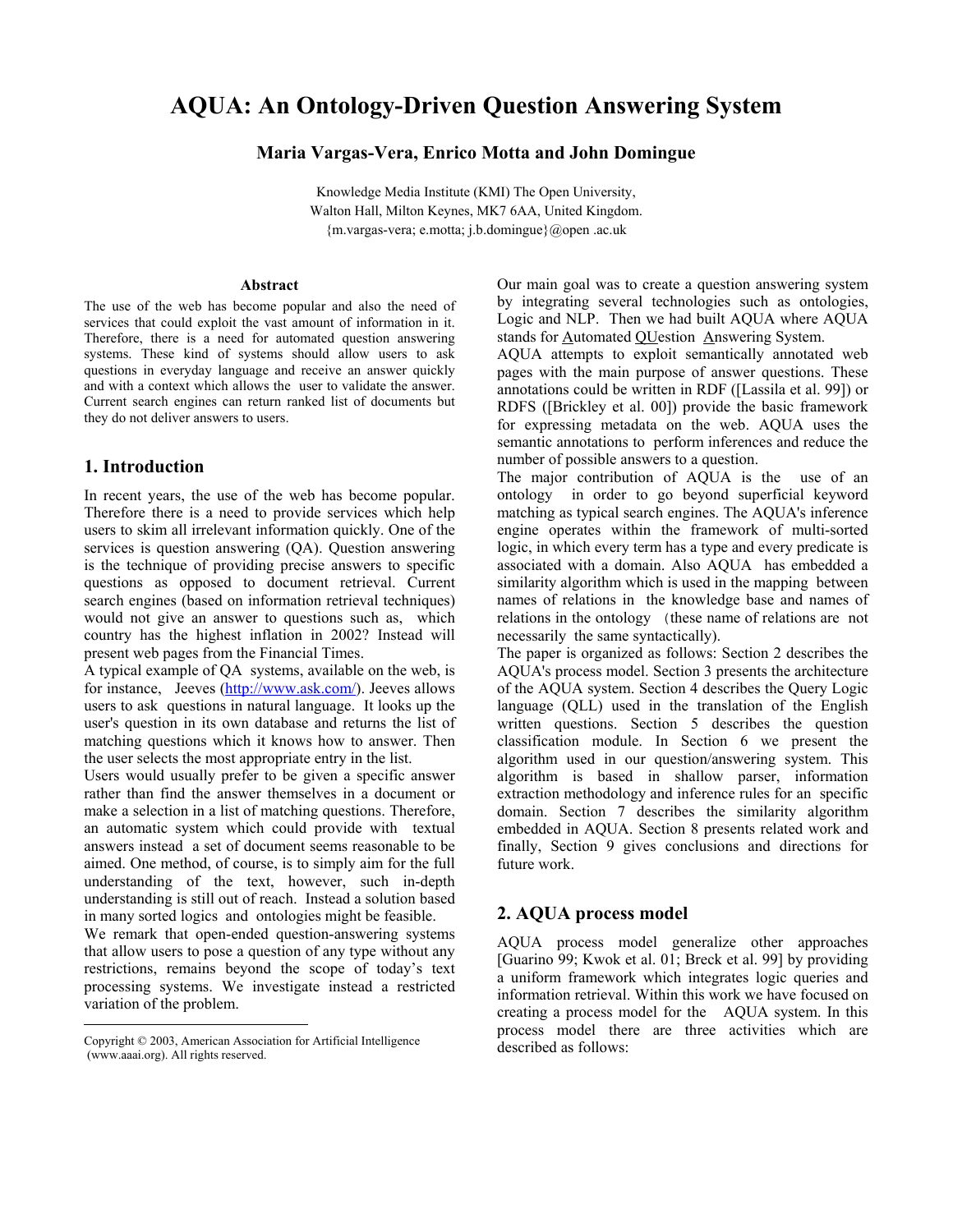**Question processing**. The Question processing is performed in order to understand the question asked by the user. This ''understanding'' of the question requires several steps such as parse the question, representation of the question and classification of the question on one of the following types: *what*, *who*, *when*, *which why* and *where*.

**Document Processing**. Document processing relies on the extraction of the focus of the question. Then a set of document is selected and a set of paragraphs are extracted.

**Answer processing**. Answers are extracted and validated using the information of type of expected answer and then questions are scored.

A detailed architecture of the AQUA system is described in the next section. This architecture has embedded the process model outlined in this section.

### **3. The AQUA architecture**

Figure 1 shows the ideal architecture of our AQUA system. Each module in the architecture is described as follows:

**1. Query interface.** The user writes a question using the user interface. This query interface is a Google sort type interface. If the user does not obtain a satisfactory answer then he/she could reformulate the query.

2. The **NLP parser** does the segmentation of the sentence into subject, verbs, prepositional phrases, adjectives and objects. The output of this module is the logic representation of the query.

**3. WordNet**. It is used as dictionary in the AQUA system.

**4. Ontology**. We use a hand-crafted ontology containing people, projects, publications, technologies and events.

**5. Knowledge base**. This knowledge base is constructed incrementally and it is domain specific. In our case is knowledge base containing information about our organization such as researchers, projects, publications, technologies and events happening in our institute.

**6. Interpreter** is the logic interpreter which executes a query using unification and resolution algorithms. It finds a proof of the query against the knowledge base.

**7. Failure analysis.** This subsystem analyzes the failure of a given question and gives an explanation why the query failed. Then the user could provide new information for the proof. At this point the proof could be re-assume. This process could be repeated several times as is needed.

**8. Question classification & reformulation** classifies question as belonging to any of the types supported in AQUA (*what*, *who*, *when*, *which*, *why* and *where*).

**9. Search query formulation.** In this module we transform the original question using transformation rules into a new question **Q'**. At this stage synonymous words are used, punctuation symbols are removed and words are stemmed.

**10. Search engine** searches in the web for a set of documents which satisfy the query using a selected set of keywords.

**11. Answer extraction** extracts information from the set of documents that the search engine found satisfying the question **Q'**.

**12. Answer selection** it has three functionalities. It clusters answers, scores them using the voting model and finally it obtains a final ballot.

We could identify the three processes described in section 2. Steps 1-8 correspond to question processing. Steps 9-10 correspond to the document processing and steps 11-12 correspond to the answer processing.



Figure 1. The AQUA architecture

## **4. Question Logic Language (QLL)**

QLL is a query logic language which could be used to express questions about a specific domain. It contains terms in the Prolog sense and these could be defined inductively [Clocksin 81]. The logic language has embedded type definitions for each variable and type for each predicates. QLL is a subset of Prolog. Therefore, the semantics of QLL is weaker than the Prolog semantics. For a full semantics of Prolog refers to [Lloyd 84]. Note that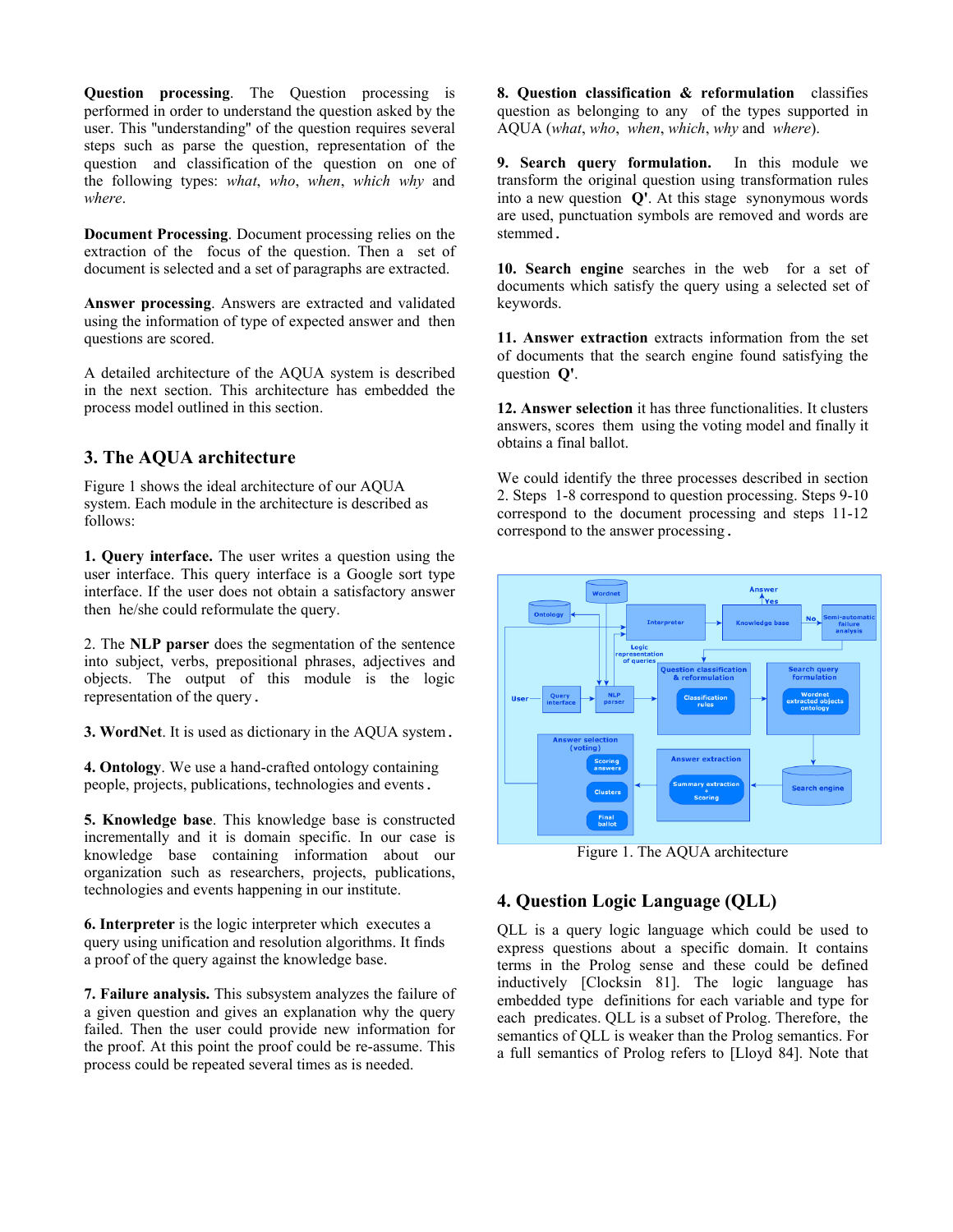only variables, atoms, and certain forms of terms might appear as arguments of a QLL predicate.

The translation between a query written in English and a logical form is performed using the following rules of translation. The form of the logical predicates introduced by each syntax category is described as follows:

1. Nouns (without complement) introduce a predicate of arity 1. For example the noun capital could introduce the predicate capital $(X)$  restricting that the type of X is the name of a city.

2. Nouns (with complement) introduce a predicate of arity the number of complements plus one. The pattern is predicate\_name(argument1, ..., argumentN). For example, in the question *what is the population of the UK*? the noun population gets translated in the predicate population(uk, X).

3. Qualitative adjectives introduces a predicate of arity 1. The pattern is predicate name(argument). For example, the adjective *European Community* translates into  $european(X)$ .

4. Quantitative adjectives introduces a binary predicates. The pattern is the following:

predicate\_name(argument\_1,\_argument\_2). For example, the question *how big is London*? translates into the following predicate: has-size(london, Y).

5. Prepositions introduce a binary predicate. The pattern is as follows:

name\_preposition(argument\_1, argument\_2). For example, la preposition between gets translated in the predicate between(X,Y).

6. Verbs introduce predicates with one or more arguments. The first argument should be the subject of the verb and the second is the direct object, the third is the indirect object (if any) and complements (if any). For example, *when does lord Putmann visited KMi*? is translated in the following predicate: visited(lord\_putmann,kmi).

7. A set of built-in predicates is also available in our QLL language.

#### **5. Questions types**

This phase involves processing the query to identify the category of answer that the user is seeking. The classification is performed using the information obtained during the segmentation of the sentence. During sentence's segmentation the system finds nouns, verbs, prepositions and adjectives. The category of a desired answers are listed below.

what/which - this kind of questions appear with a head noun that describes the category of the entity involved. For this category the head noun is extracted and WordNet is used to perform the mapping between head noun and category.

who, whom - the category of the answer is person.

when - the category of the answer is date.

why - the category of the answer should be a reason.

where - the category of the answer is location.

The range of answers of a question answering system varies from yes/no answers, true/false questions, and questions which could be answered with a word or a sentence. In some cases questions could have more than one answer, whilst in other cases the system might not find the answer.

### **6. AQUA algorithm**

The classification information is giving information about the kind of answer that we should expect to achieve as an answer. Therefore we could anticipate the type of answer that the system will produce. For example, if we ask *what is the capital of Mexico*? we know that in the answer is almost certainly the name of a city.

The main algorithm implemented in our AQUA system consists of the following steps:

#### **Algorithm**

- 1. To provide the question Q.
- 2. To parse the question in its grammatical components.
- 3. To translate the English question into a logic formulae.
- 4. To execute the logic formulae against the knowledge

base. if succeed then provide an answer and go to step 5. if not then

 To classify question in one of the following types: what - specification of objects, activity definition

- who person specification
- when date
- which specification of objects, attributes
- why justification of reasons

where - geographical location

- To transform the query Q into a new query Q'.
- To launch a search engine with the new question Q'
- To analyze retrieved documents which satisfy the query  $O'.$ 
	- To perform answer extraction
	- To perform answer selection
- 5. Stop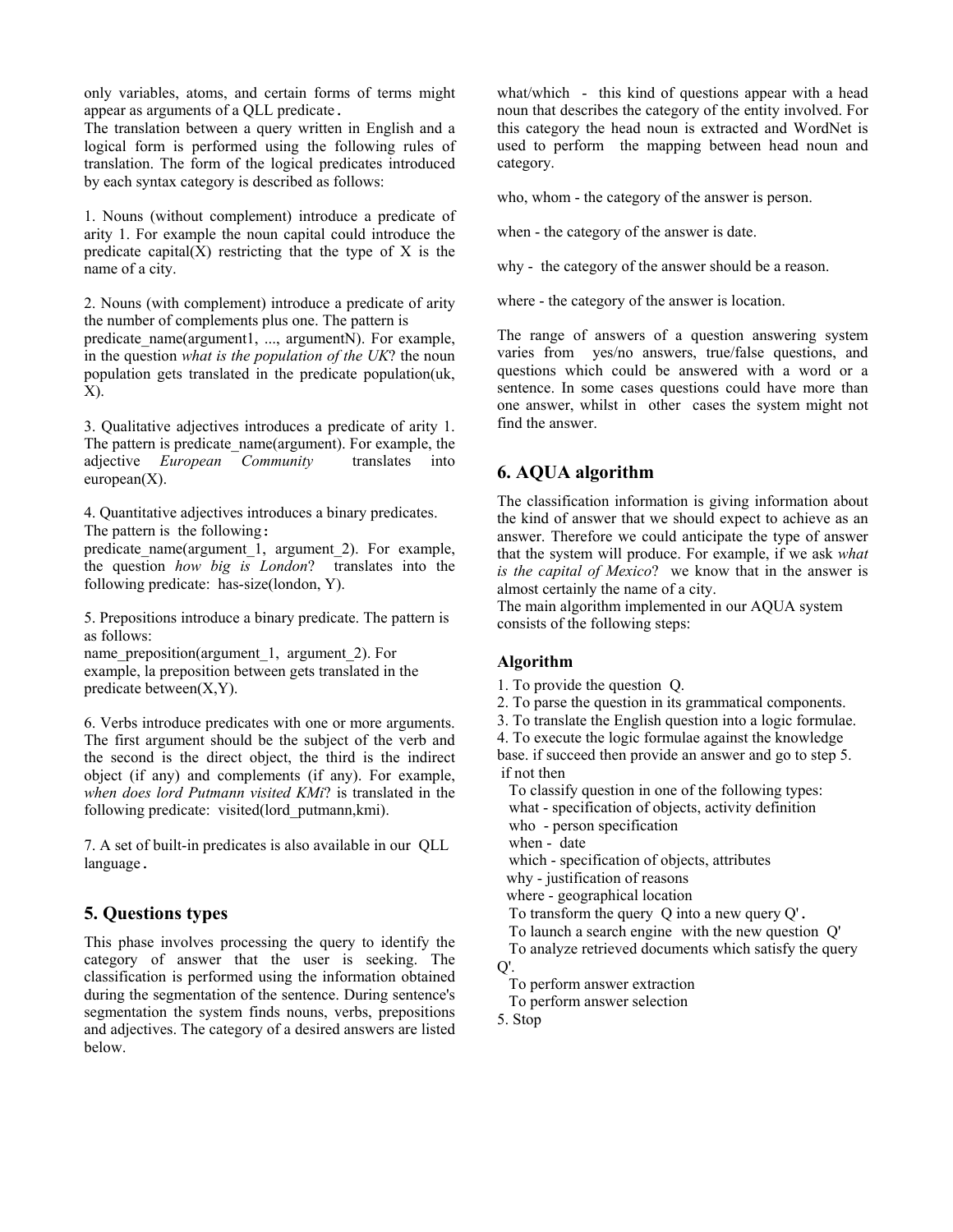# **7. Algorithm for concept and relation similarity**

The success of a query evaluation depends on a good mapping between the names of relations used in the user's query and names of relations used in the knowledge base. AQUA has embedded a similarity algorithm which provide alternative names of relations. Our similarity algorithm is defined using Dice coefficient [Frakes et al. 92] and WordNet. It uses a graph containing a subset of the ontology (with the relevant concepts to the query) and the graph obtained from the query. The output is the degree of similarity between concepts/relations and the alternative relation name. If similarity is below a given threshold then AQUA provides synsets from Wordnet and the user should select one sense of the synsets offered.

The mapping between names in the knowledge base and the query was one of the major problems that we encountered in the design of the AQUA system.

### **8. Related work**

In this section we describe several systems related to the AQUA system.

MULDER is a web QA system related to our work [Kwok et al. 01]. Mulder extracts snippets called summaries and generates a list of candidate answers. However, the system does not have an inference mechanism embedded such as the use of semantic relations defined in an ontology like in the AQUA system.

QANDA is closest to AQUA in spirit and functionality. QUANDA takes questions expressed in English and attempts to provide a short and concise answer (a noun phrase or sentence) [Breck et al. 99]. QANDA is a Question Answering system which combines knowledge representation, information retrieval and natural language processing. A question is represented as first order logic expression. Also knowledge representation techniques are used to represent questions and concepts discussed in the documents. However, QUANDA does not use ontological relations and domain specific axioms like in AQUA.

Ontoseek is a information retrieval system coupled with an ontology [Guarino 99]. Ontoseek performs retrieval based on content instead of string based retrieval. The target was the information retrieval with the aim of improving recall and precision and the focus was to specific classes of information repositories yellow pages and product catalogues. The Ontoseek system provides interactive assistance on query formulation generalization an specialization. Queries are represented as conceptual graphs then according with the authors ''the problem is reduced to ontology driven graph matching where individual node and arcs match if the ontology indicates that a subsumption relation holds between them''. These graphs are not constructed automatically. The Ontoseek team developed a semi-automatic approach in which the user has to verify the links between different nodes in the graph via designated user-interface.

### **9. Conclusions**

We had developed a question answering system called AQUA. AQUA uses NLP technology, Logic and an hand-crafted ontology. The main goal of AQUA is to find a textual answer to the question in a short period of time. The first implementation of AQUA answers questions about KMi domain because we had coupled AQUA with the KMi ontology which consists of people, projects, publications and events. However, in future implementation we plan to provide answers in different domains by coupling AQUA with other ontologies. We had discussed a similarity algorithm embedded in AQUA using and Dice coefficient and WordNet. This algorithm is used by AQUA to ensure that the question does not fail because there is a mismatch between names of relations in the knowledge base and the user query. Finally, as future work we will explore how automatically extract inference rules since knowledge about inference relations between natural language expressions is very important for the question answering problem.

#### **Acknowledgements**

This work was funded by the Advanced Knowledge Technologies (AKT), which is sponsored by the UK Engineering and Physical Sciences Research Council.

### **References**

Breck E., and House D. and Light M., and Mani I.<br>Ouestion Answering from Large Do

- Question Answering from Large Document Collections, AAAI Fall Symposium on Question Answering Systems, 1999.
- Brickley D., and Guha R. Resource Description Framework

(RDF) Schema Specification 1.0.,World Web Consortium,2000.URL:http://www.w3.org/TR/2000/C R-rdf-schema 20000327.

- Clocksin W. F. and Mellish C. S. Programming in Prolog. Springer-Verlag, 1981.
- Frakes W., and Baeza-Yates R. Information Retrieval: Data Structures & Algorithms, Prentice Hall, 1992.
- Guarino N. OntoSeek: Content-Based Acess to the Web, IEEE Intelligent Systems, pp 70-80,1999.
- Katz B. From sentence processing to information access on the world wide web, Proceedings of AAAI Symposium on Natural Language Processing for the World Wide Web, 1997.
- Kwok C., and Etzioni O., and Weld D.S. Scaling